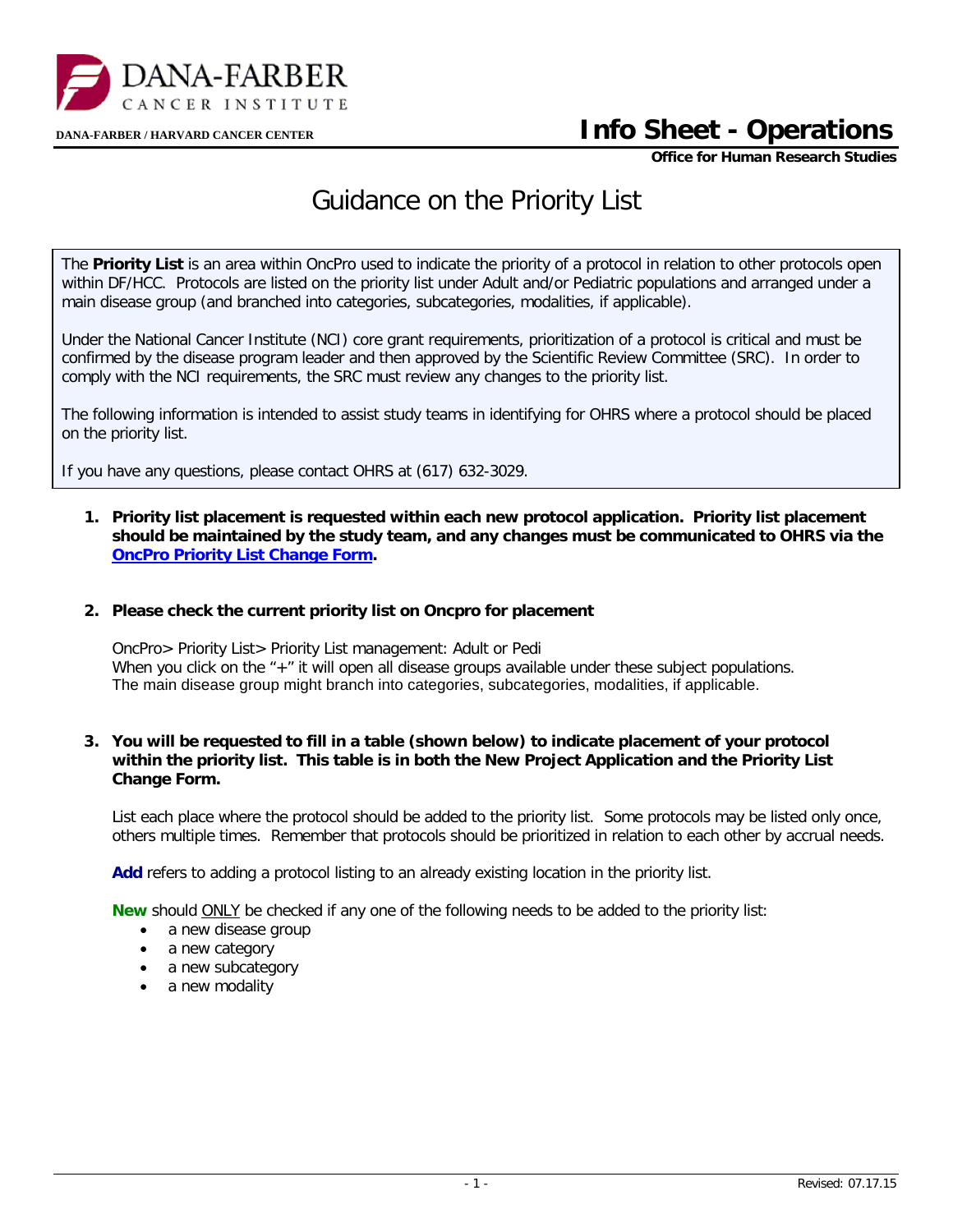|      | Adult /<br>Pediatric | <b>Main Disease Group</b> | Category     | Subcategory<br>(if applicable) | Modality<br>(if applicable) | <b>Placed</b><br><b>Before</b><br>Protocol # | Add         | <b>New</b> |
|------|----------------------|---------------------------|--------------|--------------------------------|-----------------------------|----------------------------------------------|-------------|------------|
| e.g. | Adult                | <b>Breast</b>             | Preventative | Local Therapy                  | Surgical                    | XX-XXX                                       | $\boxtimes$ |            |
| 1)   |                      |                           |              |                                |                             |                                              |             |            |
| 2)   |                      |                           |              |                                |                             |                                              |             |            |
| 3)   |                      |                           |              |                                |                             |                                              |             |            |

**4. Any proposed changes to the priority list must be confirmed by the applicable disease program leader. Signature of the Disease Program leader on the form is required prior to submission to OHRS with the exception of pediatric studies.** 

Sample Snap Shots on locating the Priority List on Oncpro:

1. Opening **ONCPRO** on the CT Portal. Select **Priority List**

| DANA-FARBER/HARVARD<br><b>CANCER CENTER</b>                                           | <b>Oncology Protocol System</b> |                                                                               |      |                                                                    |  |
|---------------------------------------------------------------------------------------|---------------------------------|-------------------------------------------------------------------------------|------|--------------------------------------------------------------------|--|
|                                                                                       | Home                            | <b>Contact Us</b>                                                             | Help | Logout                                                             |  |
|                                                                                       |                                 | <b>ALERT:</b><br><b>INFORMATION IS DISPLAYED. FOR FURTHER HELP CLICK HERE</b> |      | ALL PROTOCOLS MUST BE VIEWED AT 100% OR GREATER TO ENSURE ACCURATE |  |
| <b>Guidelines For Emergency Uses</b><br><b>Priority List</b><br><b>Protocol Index</b> |                                 |                                                                               |      |                                                                    |  |
| <b>Protocol Lookup</b>                                                                |                                 |                                                                               |      |                                                                    |  |
| <b>Priority List Report</b>                                                           |                                 |                                                                               |      |                                                                    |  |
|                                                                                       |                                 |                                                                               |      |                                                                    |  |

2. Choose **Adult** or **Pediatric** population